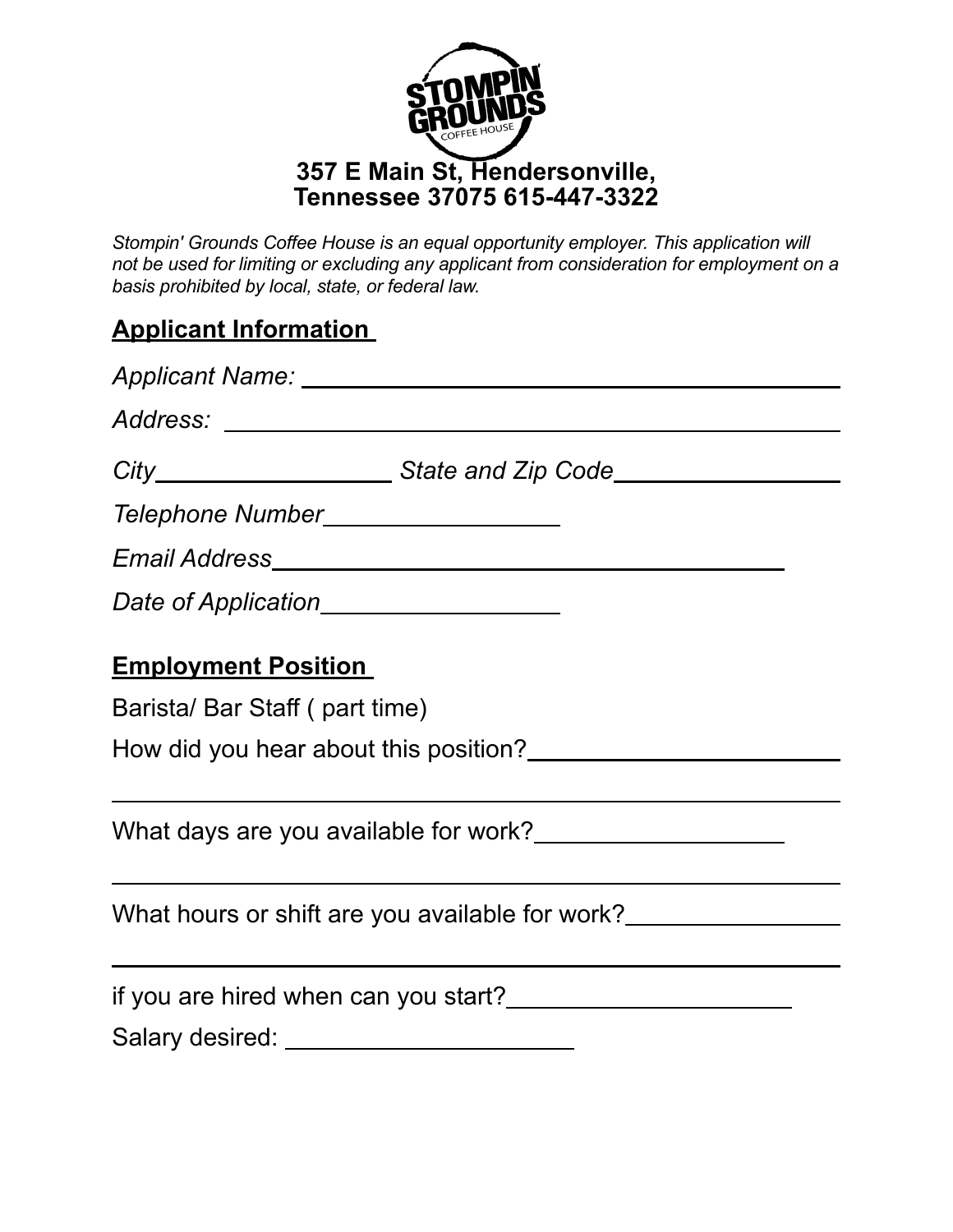#### **Personal Information**

Do you have any friends, relatives, or acquaintances working for Stompin' Grounds Coffee House\_\_\_\_\_\_\_\_\_\_\_\_\_\_\_\_\_

If yes, state name & relationship:

Are you a U.S. citizen or approved to work in the United States?

What document can you provide as proof of citizenship or legal status?

Do you have any condition which would require job accommodations? If yes, please describe accommodations required below.

Have you ever been convicted of a criminal offense (felony or misdemeanor)? <u> 1980 - Johann Barbara, martxa alemaniar arg</u>

If yes, please state the nature of the crime(s), when and where convicted and disposition of the case:

*(Note: No applicant will be denied employment solely on the grounds of conviction of a criminal offense. The date of the offense, the nature of the offense, including any significant details that affect the description of the event, and the surrounding circumstances and the relevance of the offense to the position(s) applied for may, however, be considered.)* 

### **Education and Training**

High School:

College/University: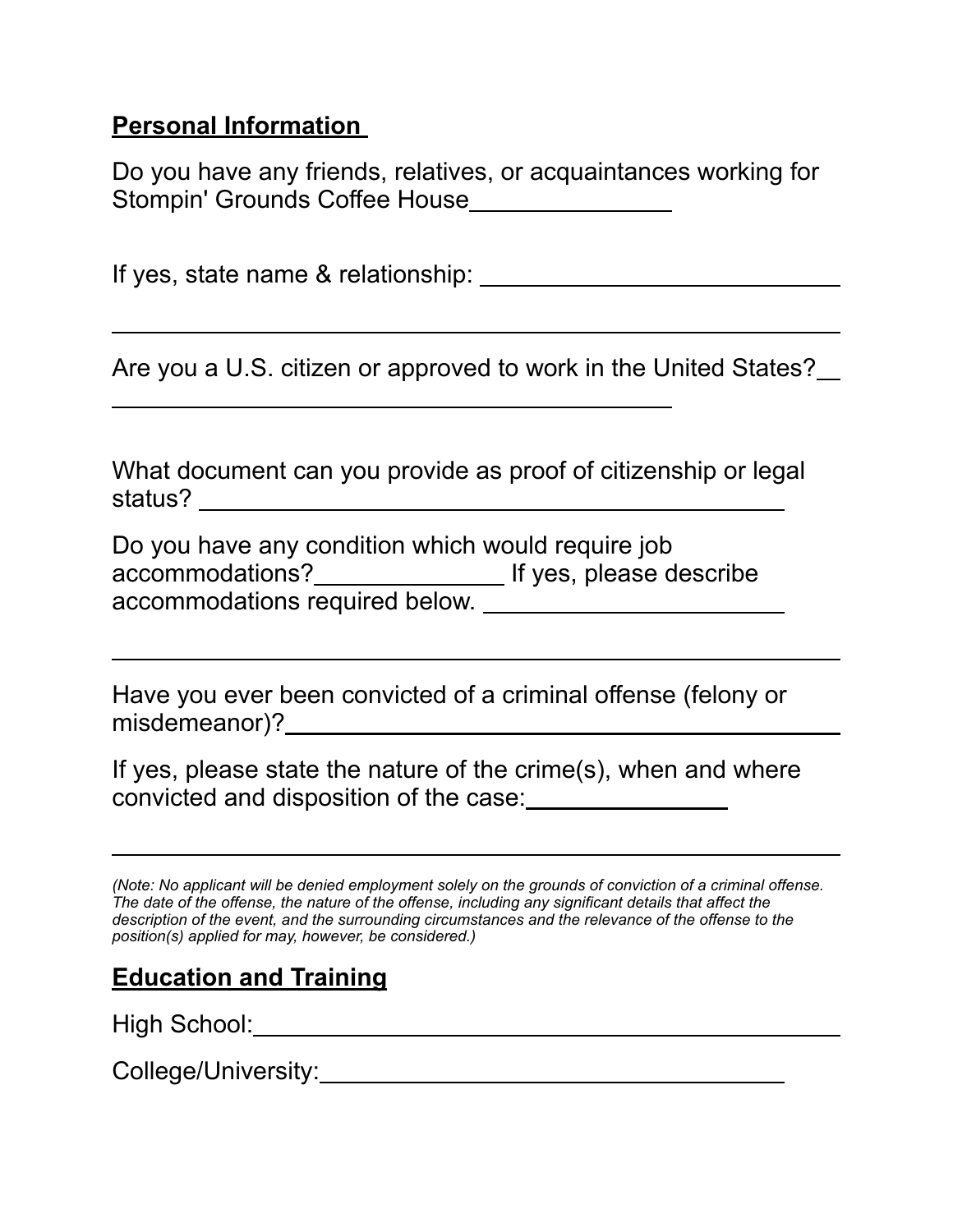# **Previous Employment**

|                                                      | Dates Employed:<br><u> Dates</u> Employed:                                       |  |
|------------------------------------------------------|----------------------------------------------------------------------------------|--|
|                                                      |                                                                                  |  |
|                                                      |                                                                                  |  |
|                                                      |                                                                                  |  |
|                                                      |                                                                                  |  |
|                                                      |                                                                                  |  |
|                                                      | City__________________State________________Zip Code_____________________________ |  |
|                                                      |                                                                                  |  |
|                                                      |                                                                                  |  |
|                                                      |                                                                                  |  |
|                                                      |                                                                                  |  |
| <u>Please provide 2 personal reference(s) below:</u> |                                                                                  |  |
|                                                      |                                                                                  |  |
|                                                      |                                                                                  |  |